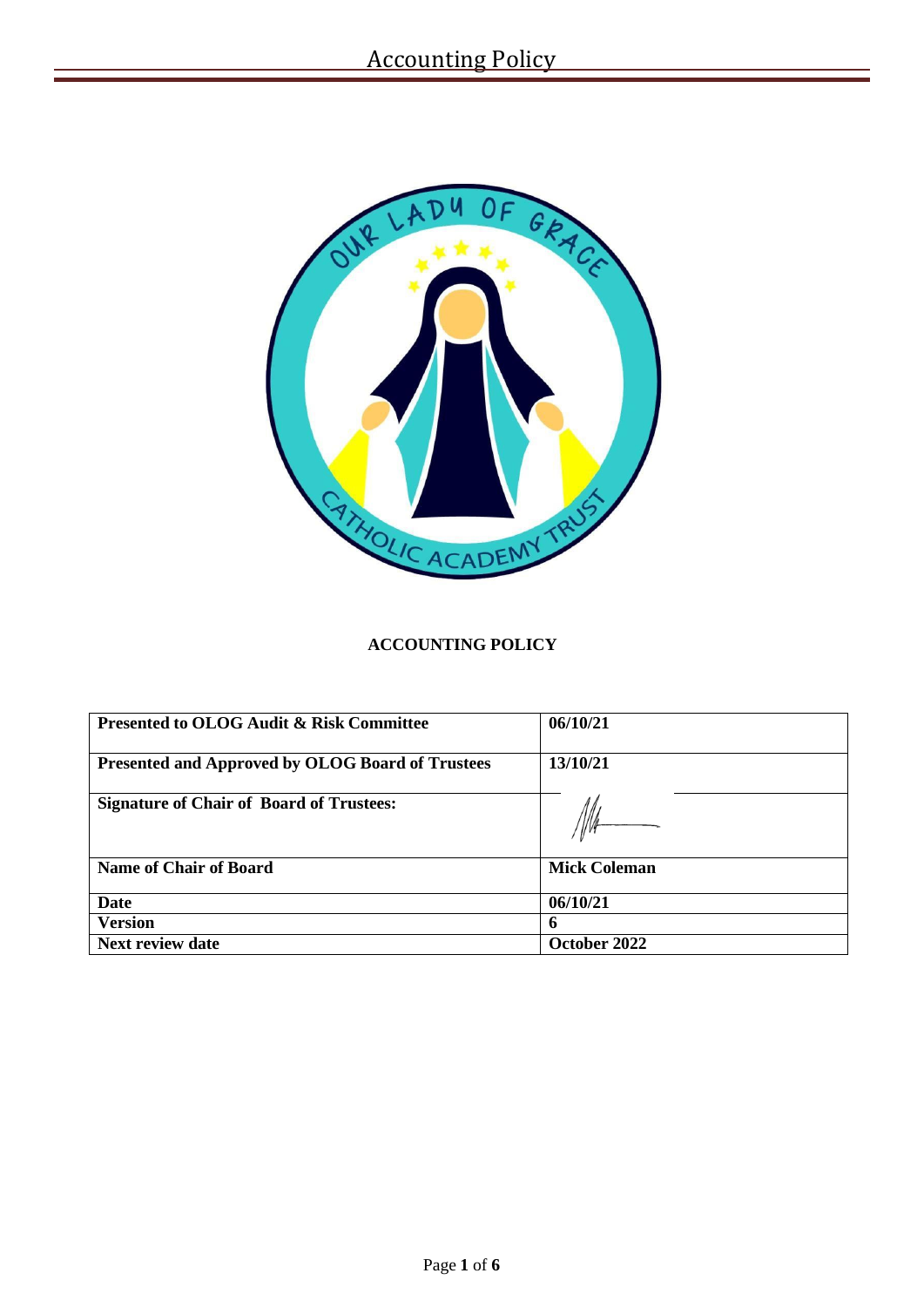# **1. Statement of accounting policies**

A summary of the principal accounting policies adopted (which have been applied consistently, except where noted), judgements and key sources of estimation uncertainty, is set out below.

### **1.1 Basis of Preparation**

The financial statements of the Trust, which is a public benefit entity under FRS102, have been prepared under the historical cost convention in accordance with the Financial Reporting Standard Applicable in the UK and Republic of Ireland (FRS102), the Accounting and Reporting by Charities: Statement of Recommended Practice applicable to charities preparing their accounts in accordance with the Financial Reporting Standard applicable in the UK and Republic of Ireland (FRS 102) (Charities SORP (FRS 102)), the Academies Accounts Direction 2020 to 2021 issued by ESFA, the Charities Act 2011 and the Companies Act 2006.

Our Lady of Grace Catholic Academy Trust meets the definition of a public benefit entity under FRS 102. The accounts are presented in Sterling and rounded to the nearest £1,000.

### **1.2 Going Concern**

The Trustees assess whether the use of going concern is appropriate i.e. whether there are any material uncertainties related to events or conditions that may cast significant doubt on the ability of the Company to continue as a going concern. The Trustees make this assessment in respect of a period of at least one year from the date of authorisation for issue of the financial statements and have concluded that the Trust has adequate resources to continue in operational existence for the foreseeable future and there are no material uncertainties about the Trust's ability to continue as a going concern, thus they continue to adopt the going concern basis of accounting in preparing the financial statements.

The Trust has been affected to a limited extent by restrictions imposed by the UK Government in response to the COVID-19 pandemic, especially in relation to extended school activities and educational visits, which were scaled down significantly since the summer term of 2020.

The Trust derives the majority of its income from local and national government grant funding which is secured for a number of years, under the terms of the Academy Funding Agreement with the Secretary of State for Education. This will ensure that the Trust can continue operating for a period of at least 12 months following the date of this report. The financial statements do not contain any adjustments that would be required if the Trust were not able to continue as a going concern. In reaching their conclusions on the continued adoption of the going concern basis the Trustees have taken account of the fact that the financial Statements show net liabilities of £5,857,000 (2020: £5,857,000). These liabilities are caused by the LGPS pension deficit of £7,660,000 (2020: £7,660,000). As noted in the Trustees' Report this deficit does not mean that an immediate liability for the amount crystallises but does result in a cash flow effect in the form of increased employer contributions over a number of years, all of which are included within the Trust's normal operating budget

### **1.3 Income**

All incoming resources are recognised when the Trust has entitlement to the funds, the receipt is probable and the amount can be measured reliably.

### *Grants*

Grants are included in the Statement of Financial Activities on a receivable basis. The balance of income received for specific purposes but not expended during the period is shown in the relevant funds on the Balance Sheet. Where income is received in advance of meeting any performance-related conditions there is not unconditional entitlement to the income and its recognition is deferred and included in creditors as deferred income until the performance-related conditions are met. Where entitlement occurs before income is received, the income is accrued.

General Annual Grant (GAG) is recognised in full in the Statement of Financial Activities in the year for which it is receivable and any abatement in respect of the period is deducted from income and recognised as a liability. As per the Trust's funding agreement with the ESFA, there are no limits on the amounts of GAG that the Trust is permitted to carry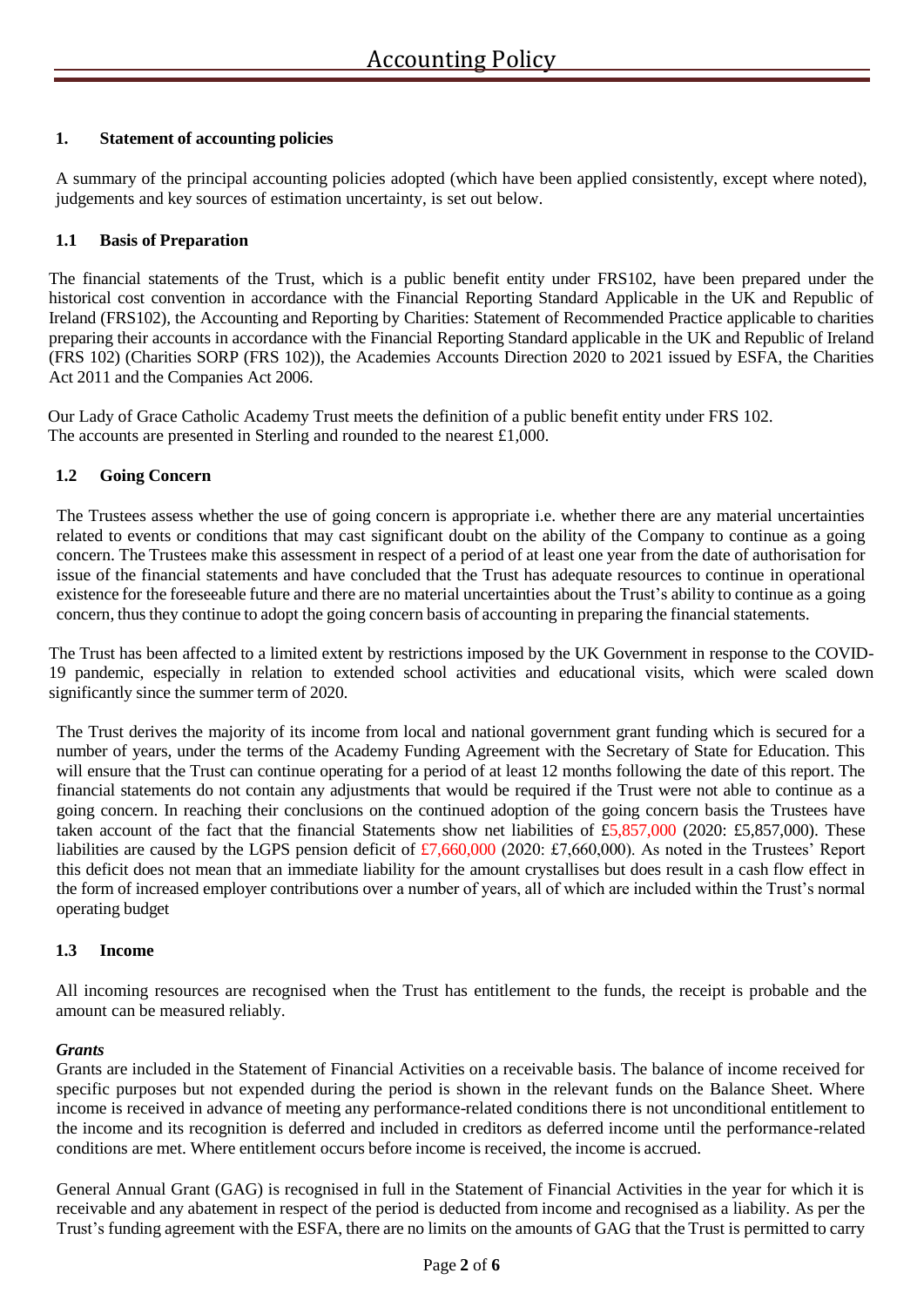forward from one year to the next.

Capital grants are recognised in full when there is unconditional entitlement and are not deferred over the life of the asset on which they are expended. Unspent amounts of capital grant are reflected in the balance in the restricted fixed asset fund.

### *Donations*

Donations are recognised on a receivable basis (where there are no performance-related conditions) where the receipt is probable and the amount can be reliably measured.

### *Other Income*

Other income, including the hire of facilities, is recognised in the period it is receivable and to the extent the Trust has provided the goods or services.

### *Donated goods, facilities and services*

Donated facilities and services provided to the Trust are recognised at their value to the Trust in the period when it is probable that the economic benefits associated with the donated items will flow to the Trust, provided they can be measured reliably. An equivalent amount is included as expenditure under the relevant heading in the Statement of Financial Activities.

Donated goods are recognised at fair value unless it is impractical to measure this reliably in which case a derived value, being the cost of the item to the donor is used. An equivalent amount is included as expenditure under the relevant heading in the Statement of Financial Activities except where the donated good is a fixed asset in which case the gain is recognised as income from donations and a corresponding amount is included in the appropriate fixed asset category and depreciated over the useful economic life in accordance with the Trust's accounting policies.

The freehold land donated to the Trust on conversion by the London Borough of Newham for a £nil consideration has been recognised as Donation – transfer from local authority on conversion with a corresponding amount showing in fixed assets as freehold land. The value of the land has been derived from the valuation undertaken by an independent professional property surveyor.

### *Transfer on conversion*

Where assets and liabilities are received by the Trust on conversion to an academy, the transferred assets are measured at fair value and recognised in the balance sheet at the point when the risks and rewards of ownership pass to the academy trust. An equal amount of income is recognised as transfer on conversion within donations and capital grant income to the net assets received.

# **1.4 Expenditure**

Expenditure is recognised once there is a legal or constructive obligation to transfer economic benefit to a third party, it is probable that a transfer of economic benefits will be required in settlement and the amount of the obligation can be measured reliably. Expenditure is classified by activity. The costs of each activity are made up of the total of direct costs and shared costs, including support costs involved in undertaking each activity.

Direct costs attributable to a single activity are allocated directly to that activity. Shared costs which contribute to more than one activity and support costs which are not attributable to a single activity are apportioned between those activities on a basis consistent with the use of resources. Central staff costs are allocated on the basis of time spent, and depreciation charges allocated on the portion of the asset's use. All resources expended are inclusive of irrecoverable VAT.

### *Expenditure on Raising Funds*

This includes all expenditure incurred by the Trust to raise funds for its charitable purposes and includes costs of all fundraising activities events and non-charitable trading.

### *Charitable Activities*

These are costs incurred on the Trust's educational operations, including support costs and costs relating to the governance of the Trust apportioned to charitable activities.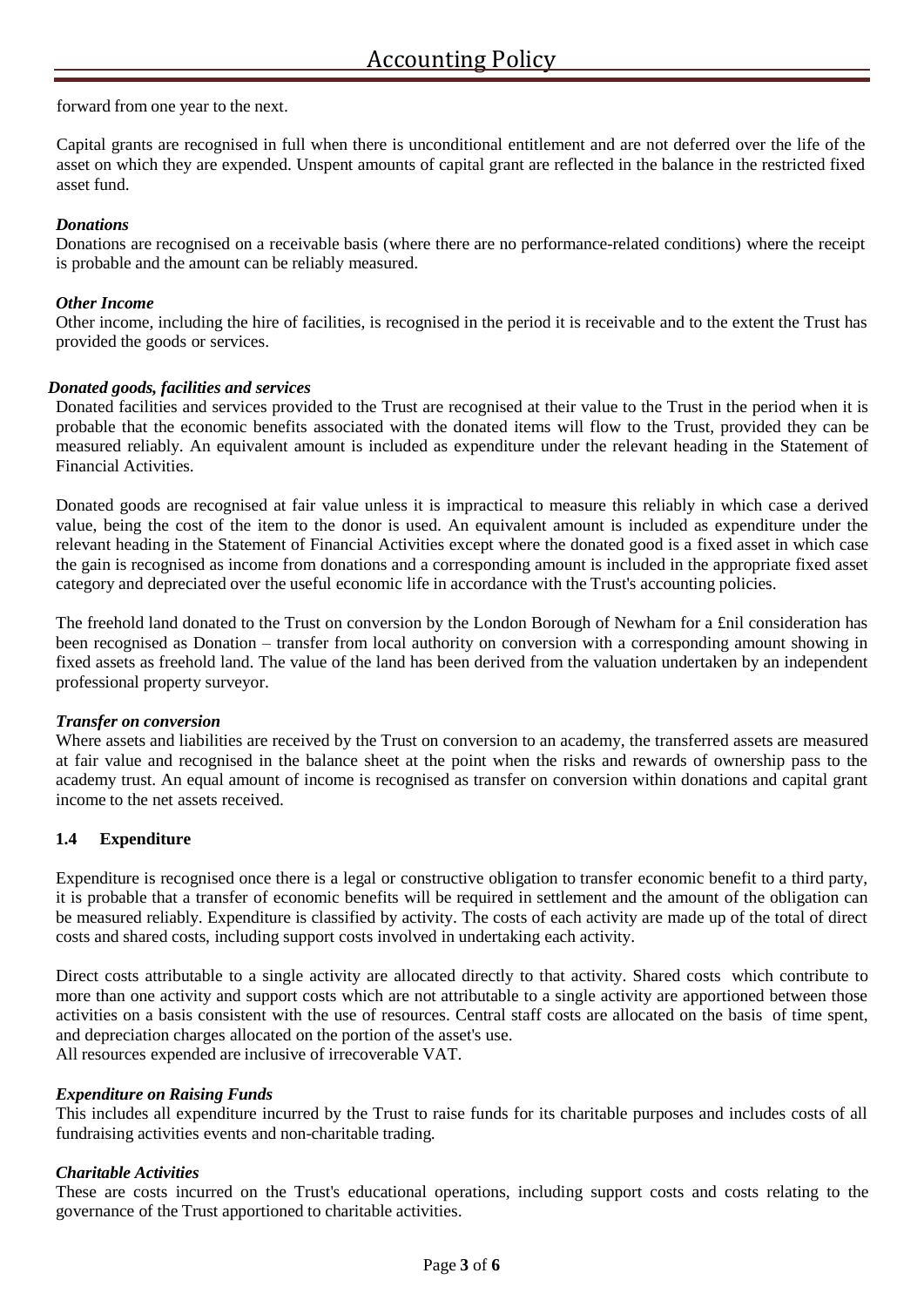### **1.5 Intangible Fixed Assets**

Intangible assets costing £2,000 or more are capitalised and recognised when future economic benefits are probable and the cost or value of the asset can be measured reliably. Intangible assets are initially recognised at cost and are subsequently measured at cost net of amortisation and any provision for impairment. Amortisation is provided on intangible fixed assets at rates calculated to write off the cost of each asset on a straight-line basis over its expected useful life, as follows:

Purchased computer software 5 years (20% p.a.)

### **1.6 Tangible Fixed Assets**

Assets costing £2,000 or more are capitalised as tangible fixed assets and are carried at cost, net of depreciation and any provision for impairment. This includes individual asset items over the capitalisation threshold as well as closely related group of IT assets (e.g. a trolley of laptops).

Where tangible fixed assets have been acquired with the aid of specific grants, either from the Government or from the private sector, they are included in the Balance Sheet at cost and depreciated over their expected useful economic life. Where there are specific conditions attached to the funding requiring the continued use of the asset, the related grants are credited to a restricted fixed asset fund in the Statement of Financial Activities and carried forward in the Balance Sheet. Depreciation on the relevant assets is charged directly to the restricted fixed asset fund in the Statement of Financial Activities. Where tangible fixed assets have been acquired with unrestricted funds, depreciation on such assets is charged to the unrestricted fund.

The Trust occupies land and buildings provided to it by the Diocesan Trustees under a license (also referred to as a Church Supplementary Agreement) which contains a two year notice period. Having considered the fact that the Trust occupies the land and buildings by a license that transfers to the Trust no right or control over the site save that of occupying it at the will of the Diocesan Trustees under the agreement, the Trustees have concluded that the value of the land and buildings occupied by the trust will not be recognised or valued within fixed assets.

Depreciation is provided on all tangible fixed assets other than freehold land, at rates calculated to write off the cost of each asset on a straight-line basis over its expected useful life, as follows:

| • Freehold land                    | Nil                                               |
|------------------------------------|---------------------------------------------------|
| • School buildings                 | 50 years (2% p.a.)                                |
| • Long leasehold buildings         | over lease term or 50 years, whichever is shorter |
| • Fixtures, fittings and equipment | 5 years (20% p.a.)                                |
| • Computer hardware                | 3 years (33.3% p.a.)                              |
| • Motor vehicles                   | 5 years (20% p.a.)                                |

Assets in the course of construction are included at cost. Depreciation on these assets is not charged until they are brought into use. Capital improvements to Diocesan owned property is recognised as expenditure.

A review for impairment of a fixed asset is carried out if events or changes in circumstances indicate that the carrying value of any fixed asset may not be recoverable. Shortfalls between the carrying value of fixed assets and their recoverable amounts are recognised as impairments. Impairment losses are recognised in the Statement of Financial Activities incorporating the Income and Expenditure Accounts.

### **1.7 Liabilities**

Liabilities are recognised when there is an obligation at the balance sheet date as a result of a past event, it is probable that a transfer of economic benefit will be required in settlement, and the amount of the settlement can be estimated reliably. Liabilities (including termination benefits) are recognised at the amount that the Trust anticipates it will pay to settle the debt or the amount it has received as advanced payments for the goods of services it must provide.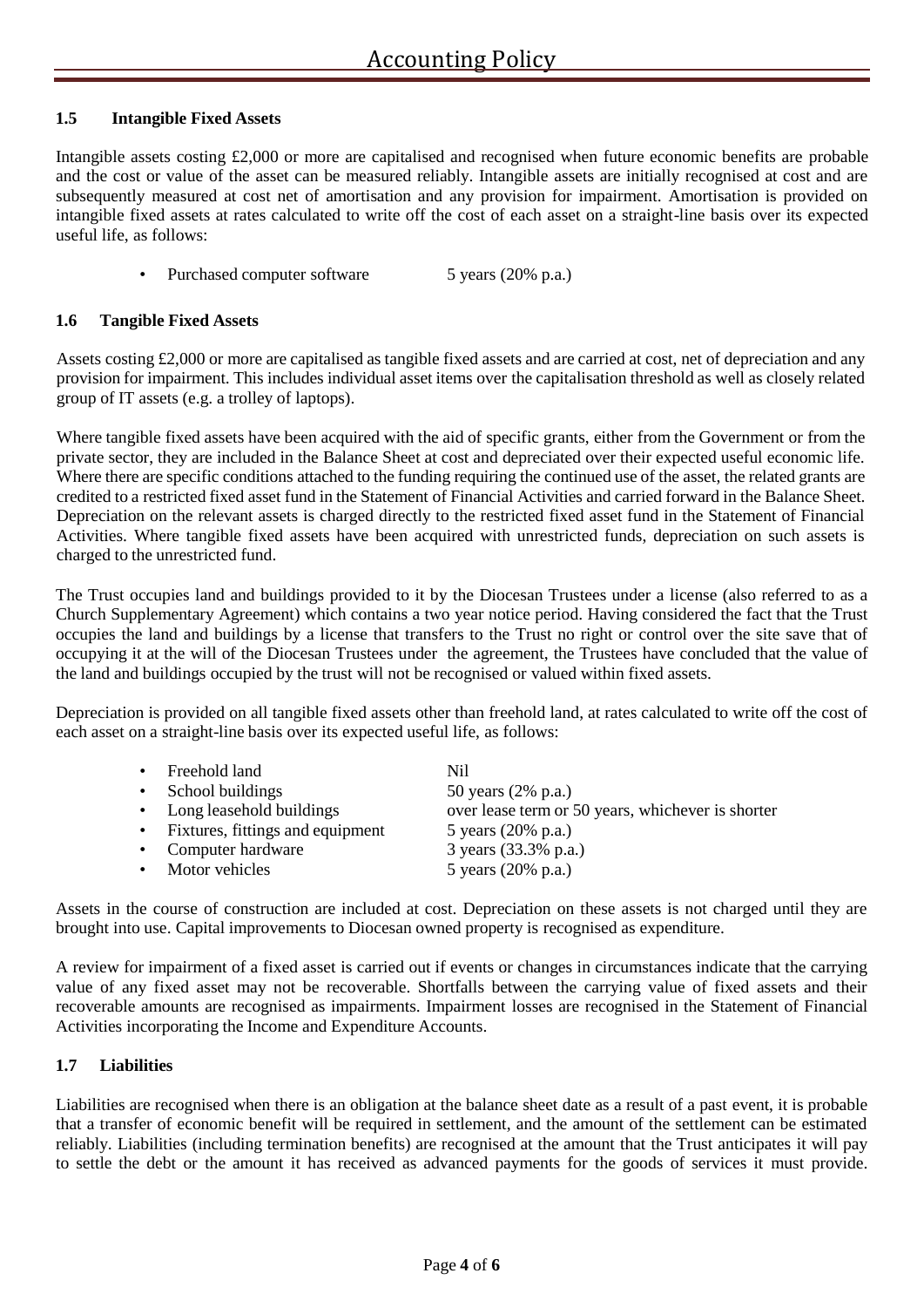# **1.8 Provisions**

Provisions are recognised when the Trust has an obligation at the reporting date as a result of a past event which it is probable will result in the transfer of economic benefits and the obligation can be estimated reliably.

Provisions are measured at the best estimate of the amounts required to settle the obligation. Where the effect of the time value of money is material, the provision is based on the present value of those amounts, discounted at the pretax discount rate that reflects the risks specific to the liability. The unwinding of the discount is recognised within interest payable and similar charges.

### **1.9 Leased Assets**

Rentals under operating leases are charged on a straight line basis over the lease term.

### **1.10 Financial Instruments**

The Trust holds basic financial instruments as defined in FRS102. The financial assets and financial liabilities of the trust and their measurement bases are as follows:

- Financial assets trade and other debtors are basic financial instruments and are debt instruments measured at amortised cost. Prepayments are not financial instruments.
- Cash at bank is classified as a basic financial instrument and is measured at face value.
- Financial liabilities trade creditors, accruals and other creditors are financial instruments, and are measured at amortised costs. Taxation and social security are not included in the financial instruments disclosure definition. Deferred income is not deemed to be a financial liability, as the cash settlement has already taken place and there is no obligation to deliver services rather than cash or another financial instrument.

### **1.11 Stock**

Stationery (general capitation) bought in advance of the academic year and unsold uniform are recognised as stocks and are valued at the lower of cost and net realisable value.

# **1.12 Taxation**

The Trust is considered to pass the tests set out in Paragraph 1 Schedule 6 of the Finance Act 2010 and therefore it meets the definition of a charitable company for UK corporation tax purposes.

Accordingly, the Trust is potentially exempt from taxation in respect of income or capital gains received within categories covered by part 11, chapter 3 of the Corporation Tax Act 2010 or Section 256 of the Taxation of Chargeable Gains Act 1992, to the extent that such income or gains are applied exclusively to charitable purposes.

### **1.13 Pensions Benefits**

Retirement benefits to employees of the Trust are provided by the Teachers' Pension Scheme ('TPS') and the Local Government Pension Scheme ('LGPS'). These are defined benefit schemes.

The TPS is an unfunded scheme and contributions are calculated so as to spread the cost of pensions over employees' working lives with the Trust in such a way that the pension cost is a substantially level percentage of current and future pensionable payroll. The contributions are determined by the Government Actuary on the basis of quadrennial valuations using a prospective unit credit method. The TPS is an unfunded multi-employer scheme with no underlying assets to assign between employers. Consequently, the TPS is treated as a defined contribution scheme for accounting purposes and the contributions recognised in the period to which they relate.